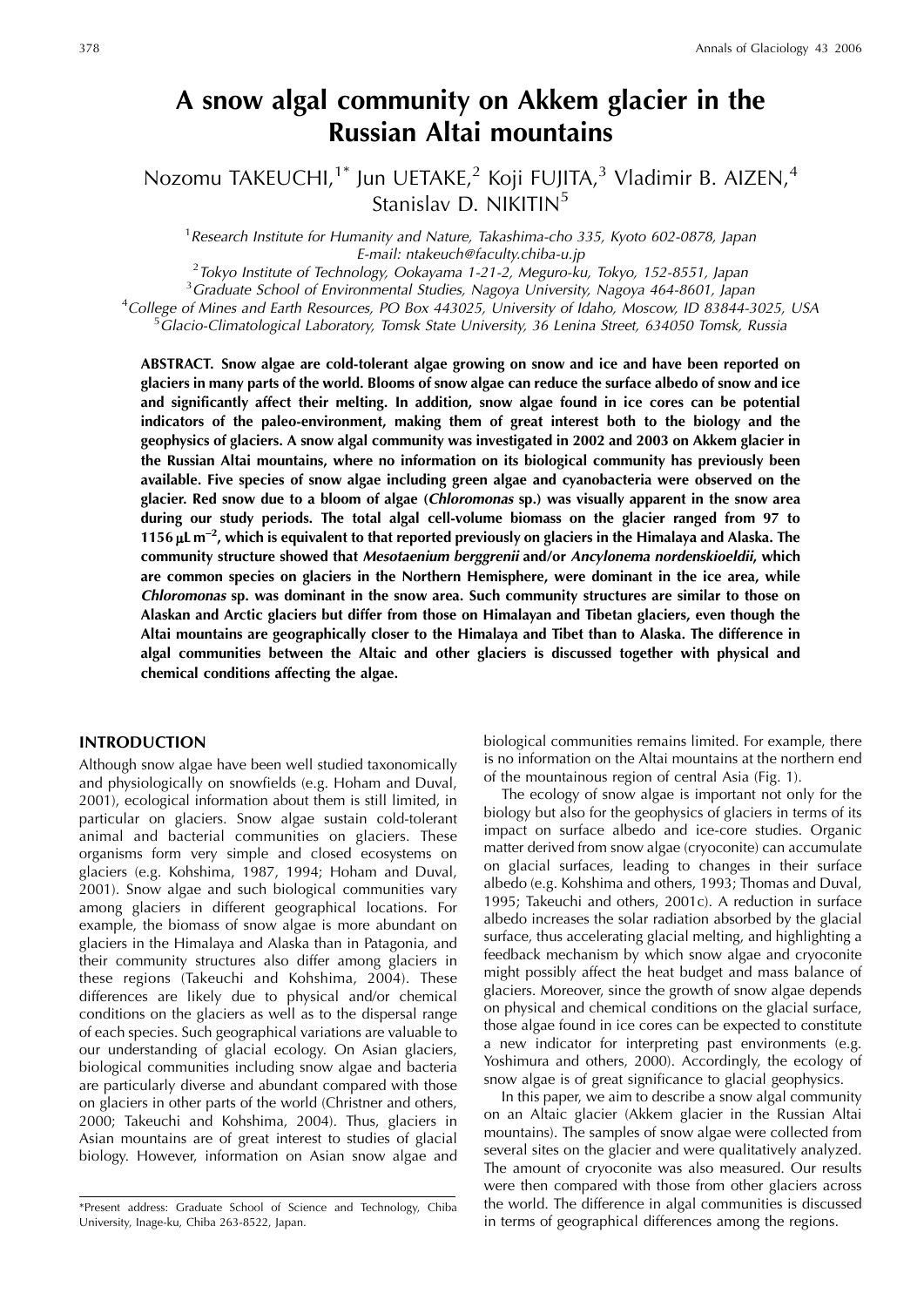

**Fig. 1.** Location of Akkem glacier in the Altai mountains, Russia, and map of the glacier showing sites of sample collection. The dotted line on the upper map is the geographical boundary of the snow algal community (see discussion).

## **STUDY SITE AND METHODS**

Our research was carried out on Akkem glacier  $(49°51'N,$  $86^\circ 33'$  E) during July 2002 and July 2003. The Altai mountains, located in the central part of the Eurasian continent, extend from western Siberia to the Gobi Desert over a length of approximately 2000 km (Fig. 1). The glacier flows from the north at Belukha mountain, which is the highest peak in the Altai mountains (4505 m a.s.l. at the summit) to the south down to its terminus at about 2200 m a.s.l. (Figs 1 and 2). Between the glacier and the summit of Belukha mountain, there is a rock cliff where avalanches frequently occur. Snow from those avalanches accumulates on the upper part of the glacier.



**Fig. 2.** Photograph of Akkem glacier and Belukha mountain, taken from a helicopter north of the glacier. Locations of sampling sites (S1–S3) are shown.

Collections of surface ice/snow were carried out at four sites, ranging in altitude from 2460 to 3130 m (S1-S4; Fig. 1). The sampling site is described in Table 1. Samples at site S1 were collected twice, on 11 July 2002 and 23 July 2003. Samples at sites S2, S3 and S4 were collected on 11 July 2002, 23 July 2003 and 15 July 2002, respectively. The snowline was at approximately 2900 m a.s.l. in July 2002 and 3000 m in July 2003. The surface condition of the sampling sites ranged from snow at the upper site (S4) to bare ice at the lower three sites (S1–S3). Red snow was visually apparent in both 2002 and 2003 in the snow area around 2900–3200 m a.s.l., including at S4. The pH and electrical conductivity (EC) for glacial meltwater were measured in situ with a portable pH/Conductivity Meter (Cyberscan PC300, Eutech Instruments Pte Ltd, USA). The pH ranged from 2.87 to 5.20, and the EC ranged from 1.05 to  $2.20 \text{ uS} \text{ cm}^{-1}$  (Table 1).

To quantify the algal community on the glacial surface, surface ice/snow was collected with a stainless-steel scoop (1–2 cm in depth). The collected area on the surface was

| <b>Table 1.</b> Description of sampling sites |  |
|-----------------------------------------------|--|
|-----------------------------------------------|--|

| Site (year)           | Sampling date | Elevation | Surface condition | pH            | Electrical conductivity  |
|-----------------------|---------------|-----------|-------------------|---------------|--------------------------|
|                       |               | ma.s.l.   |                   |               | $\mu$ S cm <sup>-1</sup> |
| S1 (2002)             | 11 July 2002  | 2460      | lce.              | $4.52 - 5.11$ | $1.05 - 1.94$            |
| S1 (2003)             | 23 July 2003  | 2460      | lce               | $4.46 - 5.20$ | $1.14 - 1.32$            |
| S <sub>2</sub> (2002) | 11 July 2002  | 2620      | lce.              | $4.04 - 4.84$ | $1.15 - 1.66$            |
| S3 (2003)             | 23 July 2003  | 2670      | lce.              | $2.87 - 4.13$ | $1.28 - 2.20$            |
| S4 (2002)             | 18 July 2002  | 3130      | Wet snow          | No data       | No data                  |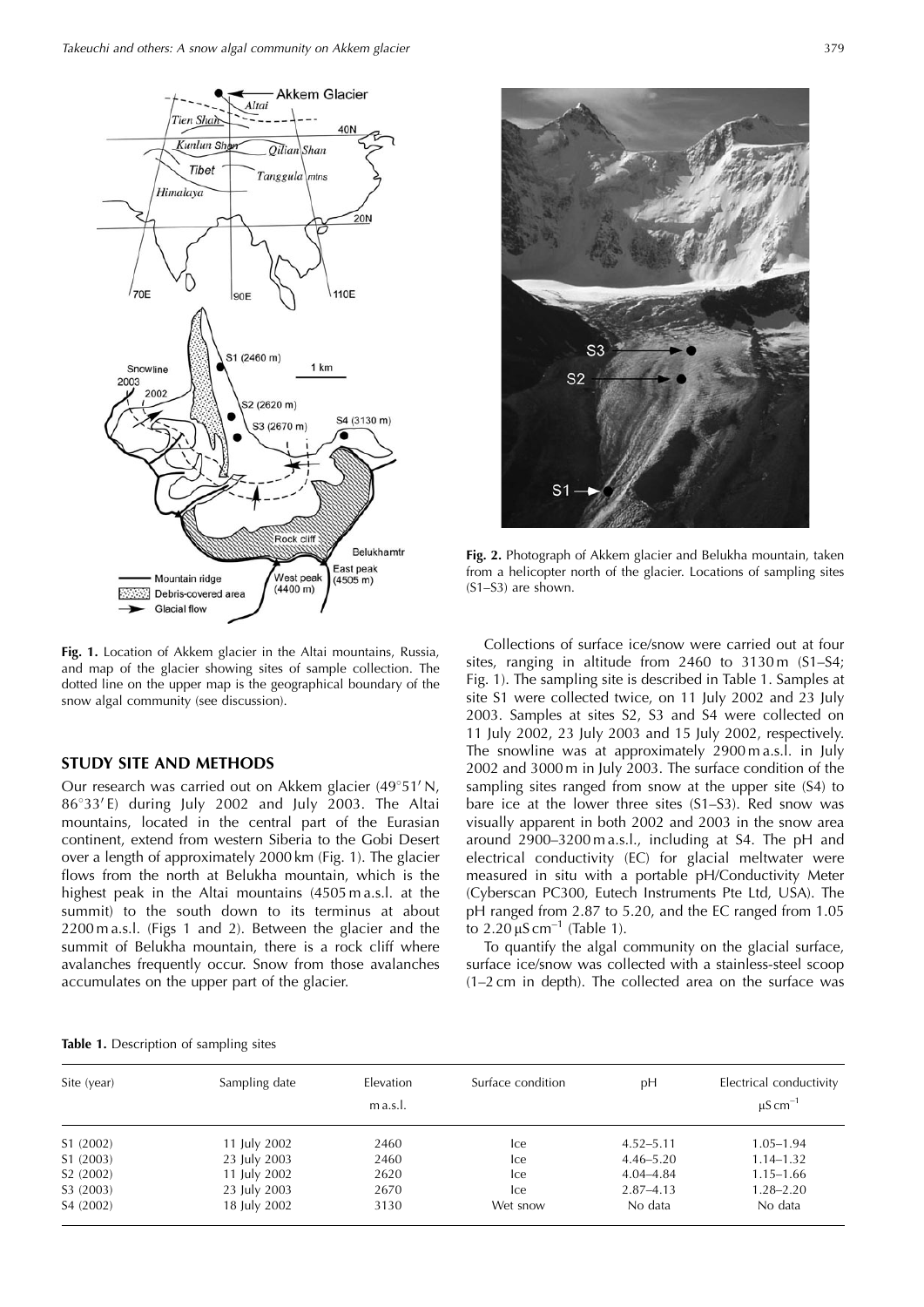

Algal biomass (mL m<sup>-2</sup>) I Ι  $0.1$  $0.01$ S<sub>1</sub> S<sub>1</sub> S<sub>2</sub> S<sub>3</sub> S<sub>4</sub> (2002) (2003) (2002) (2003) (2002)

**Fig. 4.** Variations in total cell volume biomass among collection sites on Akkem glacier. Error bars indicate standard deviation. Numbers in parentheses show year of collection.

**Fig. 3.** Photographs of the snow algae observed on Akkem glacier: (a) Chloromonas sp.; (b) Ancylonema nordenskioeldii; (c) Mesotaenium berggrenii; (d) Oscillatoriaceae cyanobacterium; and (e) Calothrix parietina. All photographs were taken with a phasecontrast microscope. All samples were stored at  $-10^{\circ}$ C before microscopy, so some cell structure may be broken.

measured to calculate the amount of algal volume biomass per unit area. The collected samples were melted and then immediately preserved as a 3% formalin solution in clean 100 mL polyethylene bottles. These formalin samples were used for counting cell concentration. Although the fine structure of the algae might be lost by formalin, they could still be counted under a microscope. For identification of algal species, other samples were collected and kept frozen in a cooler. All samples were transported to the Research Institute for Humanity and Nature in Kyoto, Japan. The frozen samples were kept at  $-10^{\circ}$ C in a freezer.

The algal biomass of each site was represented by the cell number per unit of water volume and by the algal volume per unit area. Cell counts and estimations of cell volume were conducted using an optical microscope (Nikon E600). The samples were stained with 0.5% erythrosine (0.1 mL was added to 3 mL of each sample) and ultrasonicated for  $5$  min to loosen sedimentary particles.  $50-1000 \,\mu$ L of the sample water was filtered through a hydrophilized membrane filter (pore size 0.4 µm, Millipore JHWP01300), which became transparent with water, and the number of algae on the filter was counted (one to three lines on the filter). The count was taken three to six times on each sample. From the mean results and filtered sample water, the cell concentration (cells  $mL^{-1}$ ) of the sample was obtained. Mean cell volume was calculated from the nearest geometrical approximations from dimensions measured on 50–100 individual cells (Reynolds, 1984). Total algal biomass was estimated by adding up the values obtained from multiplying algal concentrations by the mean cell volume. These calculations were done for each species at each site. To obtain the spatial biomass at each site, the total biomass was represented as the cell volume per unit area of glacial surface ( $\mu$ L m<sup>-2</sup>). Community structure was represented by the mean proportion of each species in five samples to the total algal volume at each sampling point.

To measure the amount and organic matter content of cryoconite on the glacial surface, ice/snow from the surface layer (approximately  $15 \times 15$  cm in area and  $1-3$  cm in depth, roughly 50–100 mL in water volume) was collected with a stainless-steel scoop. Five samples were collected from randomly selected surfaces at each study site. The collection area on the surface was measured to calculate the amount of cryoconite per unit area. The collected samples were melted and preserved as a 3% formalin solution in 100 mL clean polyethylene bottles to fix biological activity. In the laboratory, the samples were dried  $(65^{\circ}C, 24$  hours) in pre-weighed crucibles. The amount of cryoconite per unit area of the glacier was obtained based on the dry weight and sampling area. The dried samples were then combusted for 1 hour at  $1000^{\circ}$ C in an electric furnace and weighed again. The amount of organic matter was obtained from the difference between the weight of dried and combusted samples. After combustion, only mineral particles remained.

## **RESULTS**

Five species of snow algae (Chlorophyta and cyanobacteria) were observed on the glacial surface (Fig. 3). Their descriptions are as follows:

## **Chlorophyta (green algae)**

Chloromonas sp. (Fig. 3a)

Cells round, red orange pigmented. A chloroplast without pyrenoid. Round cells  $17.6 \pm 5.7$   $\mu$ m (mean  $\pm$  SD).

Ancylonema nordenskioeldii Berggren (Fig. 3b) Filaments straight or slightly curved, consisting of 2–20 cells. Cells  $27.2 \pm 4.4 \,\mu$ m long,  $12.7 \pm 1.1 \,\mu$ m wide. Chloroplast with one or two pyrenoids. Cell sap usually dark brown.

Mesotaenium breggrenii (Wittrock) Lagerheim (Fig. 3c) Cells single or paired, cylindrical with rounded apices. One to two chloroplasts, with one pyrenoid.  $14.2 \pm 4.1$   $\mu$ m long,  $10.7 \pm 1.5$  µm wide. Cell sap dark brown.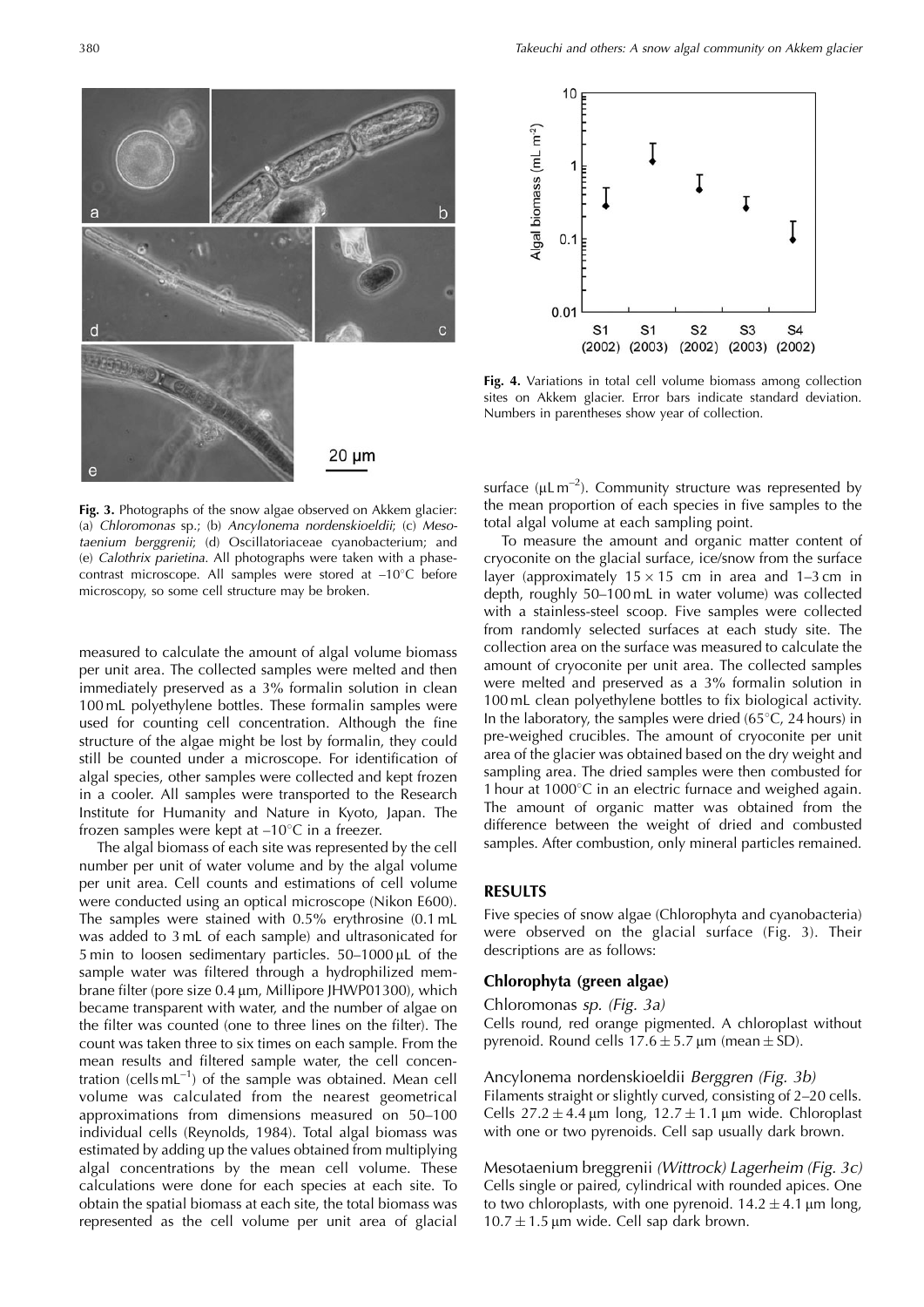

**Fig. 5.** Variations in community structure of snow algae among collection sites on Akkem glacier (proportion of cell volume biomass).

# **Cyanobacteria (blue-green algae)**

Oscillatoriaceae cyanobacteria (Fig. 3d) Trichomes  $1.7 \pm 0.29 \,\mu m$  wide,  $1.8 \pm 0.45 \,\mu m$  long. Cells about 1.5 times longer than wide.

## Calothrix parietina Thuret (Fig. 3e)

Filaments brown, sinuous, often branched, cylindrical, longtapering at the upper end, and  $9.0 \pm 1.1 \,\mathrm{\upmu m}$  wide (mean  $\pm$  SD). Trichome blue-green or brownish, cylindrical. Heterocysts brownish and spherical.

The total cell-volume biomass of snow algae in the samples ranged from  $0.79 \times 10^3$  to  $2.3 \times 10^3$   $\mu$ L mL<sup>-1</sup>. The cell concentration ranged from  $2.2 \times 10^2$  to  $1.5 \times 10^5$  cells  $mL^{-1}$ . The biomass varied among study sites (Fig. 4). The highest biomass occurred in the ice area at site S1 (2003), while the lowest occurred in the snow area at site S4 (2002). A statistical analysis (one-way analysis of variance (ANO-VA)) revealed that the variation in the biomass was significant ( $F = 4.33$ ,  $P = 0.012 < 0.05$ ).

Our examination of community structure showed that A. nordenskioedii and M. breggrenii were the dominant species in the ice area, while Chloromonas sp. was dominant in the snow area (Fig. 5). The former two species accounted for >95% of the biomass at all sites in the ice area. Chloromonas sp. was dominant in the snow area, but was not observed at any ice-area site. The two species of cyanobacteria were a rather insignificant presence in the ice area. Oscillatoriaceae cyanobacteria were observed only at site S<sub>3</sub>, and *C. parietina* only at site S<sub>1</sub>.

The amount of cryoconite (per unit area) on the glacial surface ranged from 0.32 to  $550 \text{ g m}^{-2}$  (mean:  $124 \text{ g m}^{-2}$ ) in the ice area (Fig. 6). Since the variation in the amount at each study site was large, there was statistically no significant difference in the amounts of cryconite among the sites. The percentage of organic matter in the cryoconite (dry weight) ranged from 2.1 to 9.7% (mean: 2.9%).



**Fig. 6.** Amounts of surface dust (cryoconite) on Akkem glacier (in dry weight). Error bars indicate standard deviation. Percentage of organic matter is also shown.

## **DISCUSSION**

Our results show a flourishing algal community consisting of green algae and cyanobacteria on this Altaic glacier. During our field investigation, collembola (insects) were also observed in the ice area. These heterotrophic organisms are most likely sustained by snow algal primary production, suggesting the existence of an ecosystem based on the primary production of snow algae on the glacier as well as on glaciers in other parts of the world.

The species of snow algae observed on this glacier are commonly found on glaciers in the Northern Hemisphere and elsewhere. For example, M. breggrenii is a common species on many of the world's glaciers, reported in the Antarctic, Patagonia, the Himalaya and Alaska (e.g. Kol, 1942; Ling and Seppelt, 1990; Yoshimura and others, 1997; Takeuchi, 2001; Takeuchi and Kohshima, 2004). A. nordenskioeldii is a species often observed on glaciers and sea ice in the Northern Hemisphere (Kol, 1942; Melnikov, 1997; Yoshimura and others, 1997; Takeuchi, 2001; Takeuchi and others, 2001a). A genus of Chloromonas is common on snow surfaces worldwide. The visible red snow phenomenon caused by Chloromonas sp. is especially common in North America (e.g. Hoham and Duval, 2001). C. parietina has been reported on glaciers in Greenland and the Canadian Arctic (Gerdel and Drouet, 1960; Takeuchi and others, 2001a). Although the particular species of Oscillatoriaceae cyanobacterium could not be identified in this study, this family is a very common cyanobacterium on glaciers throughout the world (e.g. Kohshima, 1989; Yoshimura and others, 1997; Takeuchi, 2001; Takeuchi and Kohshima, 2004).

The distribution of each species on Akkem glacier was consistent with the categories of habitats suggested by previous studies. According to Yoshimura and others (1997), the snow algae on glaciers can be classified into four specialized types: snow-environment specialists (observed on the snow surface), ice-environment specialists (observed on bare ice), generalists (observed on both snow and ice) and opportunists (observed on a specific area of the ice or snow surface). A. nordenskioeldii has been categorized as an ice-environment specialist, M. berggrenii as an ice-environment specialist or generalist, and Chloromonas sp. as a snow-environment specialist by previous studies (Kol, 1942; Yoshimura and others, 1997; Takeuchi, 2001;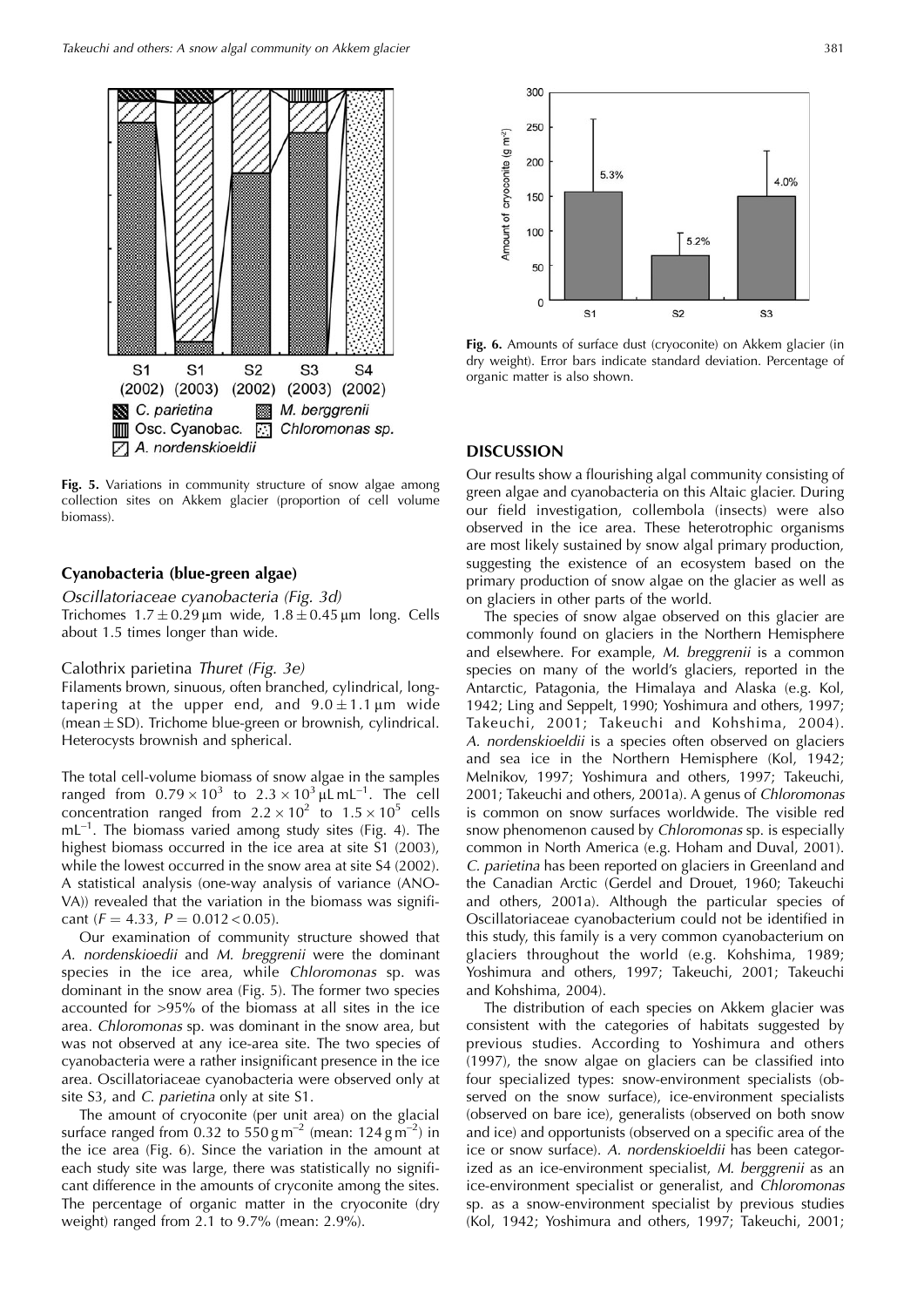

**Fig. 7.** Comparison of total cell-volume biomass (a) and community structure (b) of snow algae on ice areas among Altaic, Alaskan, Himalayan and Patagonian glaciers. Solid and open symbols in (a) indicate data of separate sites and the mean of the data for each glacier, respectively. Sources of data are Takeuchi (2001) for Alaska, Yoshimura and others (1997) for the Himalaya, and Takeuchi and others (2004) for Patagonia.

Takeuchi and Kohshima, 2004). These categories agree with the distribution of each algal species on this glacier, i.e. M. berggrenii and A. nordenskioeldii were common on the ice surface, and Chloromonas sp. was found only on the snow surface. The family of Oscillatoriaceae has usually been classified as composed of opportunists or ice-environment specialists (Yoshimura and others, 1997; Takeuchi, 2001; Takeuchi and Kohshima, 2004). Since the Oscillatoriaceae cyanobacterium was observed only at site S3, it could be classed as an opportunist on this glacier. Since C. parietina has been reported on ice surfaces or in cryoconite holes (Gerdel and Drouet, 1960; Takeuchi and others, 2001a), it could also be considered to be composed of opportunists or ice-environment specialists. C. parietina was consistently observed at only one site in the ice area, thus qualifying it as an opportunist. The variable conditions of the glacial surface favoring growth of snow algae are likely to explain the differences found in the algal community among sites.

The difference in the algal community at site S1 between 2002 and 2003 may be due to physical conditions on the glacial surface. The biomass at site S1 was higher in 2003 than in 2002, with the dominant species being A. nordenskioeldii in 2003, but M. berggrenii in 2002. The location of the snowline was higher in 2003 than in 2002, indicating warmer summers and/or less winter snow in 2003. These conditions could cause a higher algal biomass since the intensity of solar radiation at the algal habitat (glacial surface) would be high in warmer summers or with less snow cover on the glacial surface. The dominance of A. nordenskioeldii in 2003 is also probably due to those conditions, which may be favorable to this species.

Compared with the algal communities on glaciers in other parts of the world, the algal biomass on this glacier was greater than that on a Patagonian glacier, but comparable to those on Alaskan and Himalayan glaciers. Figure 7a shows a comparison of algal biomass on the ice surface among the glaciers in the Altai (this study), Himalaya, Alaska and Patagonia. The mean algal biomass on the Altaic glacier was 0.54 mL  $m^{-2}$ , which is comparable to those on the Alaskan and Himalayan glaciers, i.e. 0.52 and 0.42 mL  $m^{-2}$ , respectively (Yoshimura and others, 1997; Takeuchi, 2001), but was approximately seven times larger than that on the Patagonian glacier (0.073 mL m<sup>-2</sup>; Takeuchi and Kohshima, 2004).

The community structure on this glacier was similar to that on Alaskan glaciers (Fig. 7b). The two dominant species, M. berggrenii and A. nordenskioeldii, in the ice area of this glacier were similarly dominant in the ice area of Alaskan glaciers (Kol, 1942; Takeuchi, 2001; Takeuchi and others, 2003). For example, they constituted 69–97% of the total algal biomass in the ice area on Gulkana Glacier in the Alaska Range. In the snow area on the Alaskan glaciers, Chlamydomonas nivalis was dominant. Moreover, this alga caused a significant level of visible red snow on that glacier similar to those observed on the Altaic glacier in this study (Takeuchi, 2001). It is recognized that the genera of Chlamydomonas and Chloromonas are taxonomically very close (Hoham and others, 2002), which may explain why community structures on the snow surface are also similar between Alaskan and Altaic glaciers.

In contrast to Alaskan glaciers, however, the community structures on Himalayan, Patagonian and Tibetan glaciers were different from that on this Altaic glacier (Fig. 7b). On Himalayan glaciers, Cylindrocystis brébissonii was dominant in the ice area (Yoshimura and others, 1997; Takeuchi and others, 1998). Although the algal communities on Himalayan glaciers include M. berggrenii and Oscillatoriceae cyanobacterium, the percentages of their dominance ranged from only 10% to 50% of the total biomass (Yoshimura and others, 1997). On a Patagonian glacier, M. berggrenii was dominant in the ice area. Reports on snow algae on the Tibetan glaciers (the Kunlun Shan and Qilian Shan) have shown that Oscillatoriaceae cyanobacteria are dominant (Kohshima, 1989; Takeuchi and others, 2005).

Our results showed that in terms of community structure, the algal community in this Altaic glacier was more similar to those on Alaskan glaciers rather than those on Himalayan or Tibetan glaciers, even though the Altaic glaciers are geographically much closer to the Himalaya and Tibet than to Alaska. The existence of C. parietina, which has been reported only in Greenland and arctic glaciers, suggests a similarity to algal communities on glaciers in the Arctic region. Such a similarity among those algal communities suggests that physical or chemical conditions affecting the species competition are similar among those glaciers, whereas they differ from those in Himalayan and Tibetan glaciers. However, it is uncertain precisely which conditions account for this geographical difference. Abundant amounts of wind-blown dust falling on the glacial surface in the Himalaya and Tibet may be one such condition. Since both those regions are located close to arid deserts, dust deposition is likely to be much higher on these glaciers compared with those in Alaska and the Altai (e.g. Wake and others, 1993). Higher depositions of dust could alter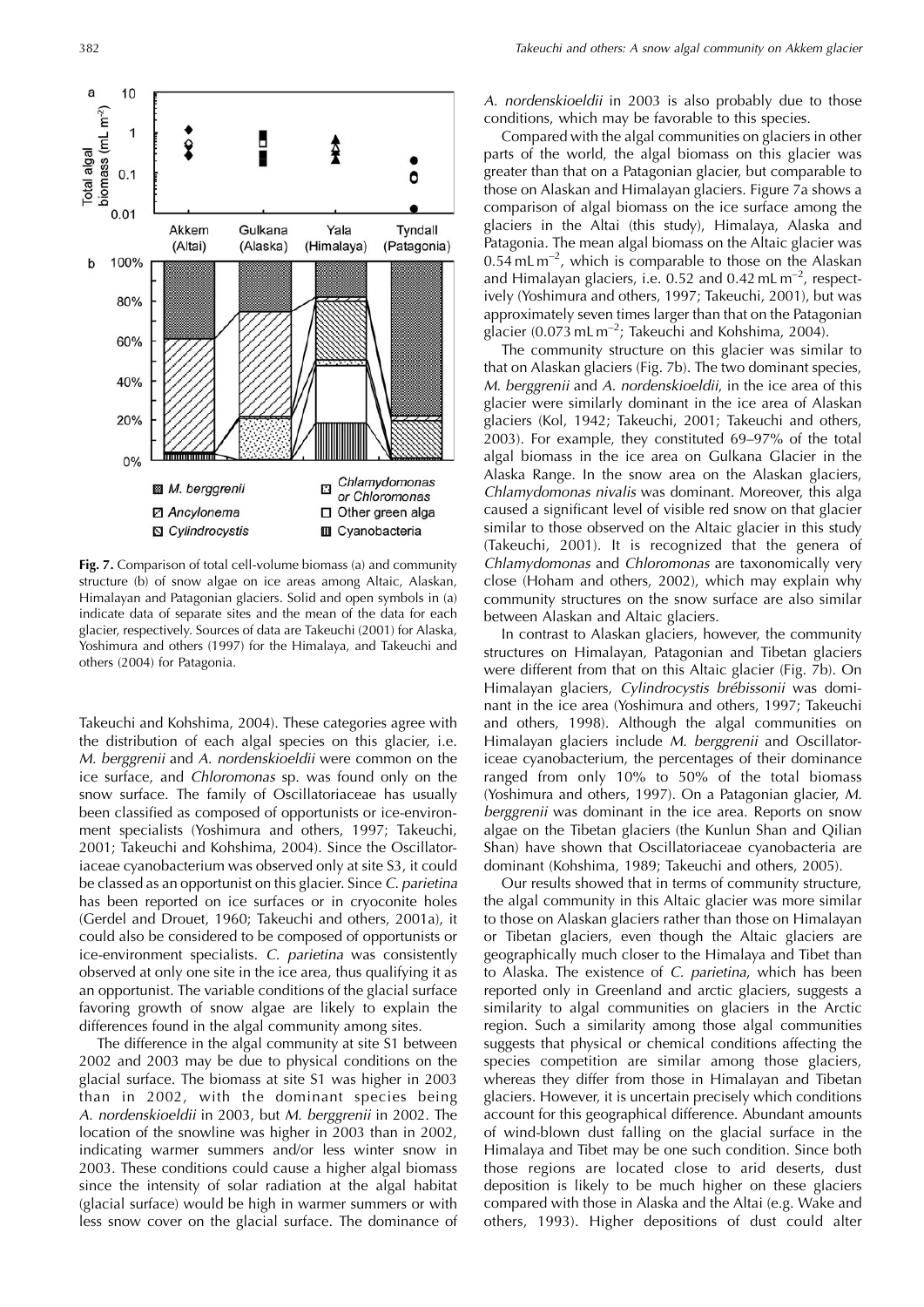chemical conditions on the glacial surface, which may affect the algal community. For example, the pH for meltwater on Tibetan glaciers is generally higher than on glaciers in other regions including Altai. This study showed that the pH on Akkem glacier ranged from 2.87 to 5.20, while the pH on Tibetan glaciers is usually >7.0 due to high dust deposition (e.g. Sheng, 1989). In addition to the effect of dust, a monsoon climate and higher solar radiation due to their lower latitude may cause the difference in algal communities in the Himalaya and Tibet.

In terms of the amount of cryoconite on the glacial surface, the Altaic glacier is also more similar to glaciers in Alaska, but significantly different from those in the Himalaya and Tibet. A comparison of the amounts of cryoconite on the ice surface (Fig. 8) showed that the mean amount on the Altaic glacier was  $124 \text{ g m}^{-2}$ , which was much lower than those on a Himalayan  $(225 g m^{-2})$ ; Takeuchi and others, 2001c) and a Tibetan glacier (292 gm<sup>-2</sup>; Takeuchi and others, 2005), but comparable to those on an Alaskan  $(23.0 \text{ g m}^{-2})$ ; Takeuchi, 2002) and a Patagonian glacier  $(38.8 \,\mathrm{g\,m^{-2}})$ ; Takeuchi and others, 2001b). The amount of organic matter in cryoconite on the Altaic glacier (4.1  $\text{g m}^{-2}$ ) was also markedly lower than those on the Himalayan  $(16.0 \text{ g m}^{-2})$  and Tibetan glaciers  $(25.4 \text{ g m}^{-2})$ ; Fig. 8). The amounts of cryoconite on the glacial surface are important in terms of glacial surface albedo, which is one of the important factors affecting the glacial heat budget and mass balance. Snow algae and cryoconite can reduce the surface albedo, thus accelerating melting on the glacial surface. It has been reported that the effect of cryoconite on surface albedo is particularly significant on the ice surfaces of Himalayan and Tibetan glaciers (Kohshima and others, 1993; Takeuchi and others, 2001c, 2005). However, its effect on this Altaic glacier seems insignificant, with amounts much lower than those on Himalayan and Tibetan glaciers. As suggested by Takeuchi (2002), the lower amounts of cryoconite on this Altaic glacier may be due to a smaller biomass of filamentous cyanobacteria, which have been reported to play an important role in the formation of cryoconite on Himalayan and Tibetan glaciers (Takeuchi and others, 2001c, 2005). They can entangle mineral and organic particles to form a granular algal mat (cryoconite granule), which is a major component of glacial cryoconite. However, since the algal community on this Altaic glacier is dominated by unicellular green algae, it may produce smaller amounts of cryoconite.

Our results suggest that a geographical boundary of algal community structures may exist somewhere between the Altai and the Tibetan Plateau (Fig. 1). Such differences in algal communities are very important not only for the ecology of snow algae but also for our understanding of their biological impact on the surface albedo of glaciers in these regions. Those glaciers may also differ in their glaciological aspects. However, quantitative data on snow algal communities are currently available for only a limited number of glaciers. It will be necessary to collect more extensive data on glaciers in these regions in order to better understand the geographical distribution of snow algal communities.

# **ACKNOWLEDGEMENTS**

We thank all the members of our expedition: T. Prokopinskaya, A. Lushnikov, A. Chebotarev, A. Surazakov, D. Joswiak, A. Takahashi and T. Yamazaki. We also thank



**Fig. 8.** Comparison of amounts of surface dust (cryoconite) and their components among various glaciers worldwide. Error bars indicate standard deviation. Sources of data are Takeuchi and others (2005) for Tibet, Takeuchi and others (2001c) for the Himalaya, Takeuchi and others (2001b) for Patagonia, Takeuchi (2002) for Alaska, and Takeuchi and others (2001a) for the Arctic.

the two anonymous reviewers for helpful suggestions. This project was supported by the research projects 'Ice core analysis with cryo-microbes on glaciers in a Chinese arid region' and the 'Aeolian Dust Experiment on Climate Impact (ADEC)' financed by the Special Coordination Funds for Promoting Science and Technology of the Ministry of Education, Culture, Sports, Science and Technology of Japan, as well as by the research project 'Historical evolution of adaptability in oases region to water resources changes (Oasis Project)' organized by the Research Institute for Humanity and Nature, Kyoto, Japan. The laboratory analysis was supported by Grants-in-Aid for scientific research (No. 15710018).

## **REFERENCES**

- Christner, B.C., E. Mosley-Thompson, L.G. Thompson and V. Zagorodnov. 2000. Recovery and identification of viable bacteria immured in glacial ice. Icarus, **144**(2), 479–485.
- Gerdel, R.W. and F. Drouet. 1960. The cryoconite of the Thule area, Greenland. Trans. Am. Microsc. Soc., **79**(3), 256–272.
- Hoham, R.W. and B. Duval. 2001. Microbial ecology of snow and freshwater ice with emphasis on snow algae. In Jones, H.G., J.W. Pomeroy, D.A. Walker and R.W. Hoham, eds. Snow ecology: an interdisciplinary examination of snow-covered ecosystems. Cambridge, etc., Cambridge University Press, 168–228.
- Hoham, R.W., T.A. Bonome, C.W. Martin and J.H. Leebens-Mack. 2002. A combined 18S rDNA and rbcL phylogenetic analysis of Chloromonas and Chlamydomonas (Chlorophyceae, Volvocales) emphasizing snow and other cold-temperature habitats. J. Phycol., **38**(5), 1051–1064.
- Kohshima, S. 1987. Glacial biology and biotic communities. In Kawano, S., J.H. Connell and T. Hidaka, eds. Evolution and coadaptation in biotic communities. Kyoto, Kyoto University. Faculty of Science, 77–92.
- Kohshima, S. 1989. Glaciological importance of microorganisms in the surface mud-like materials and dirt layer particles of the Chongce Ice Cap and Gozha Glacier, West Kunlun Mountains, China. Bull. Glaciol. Res., **7**, 59–65.